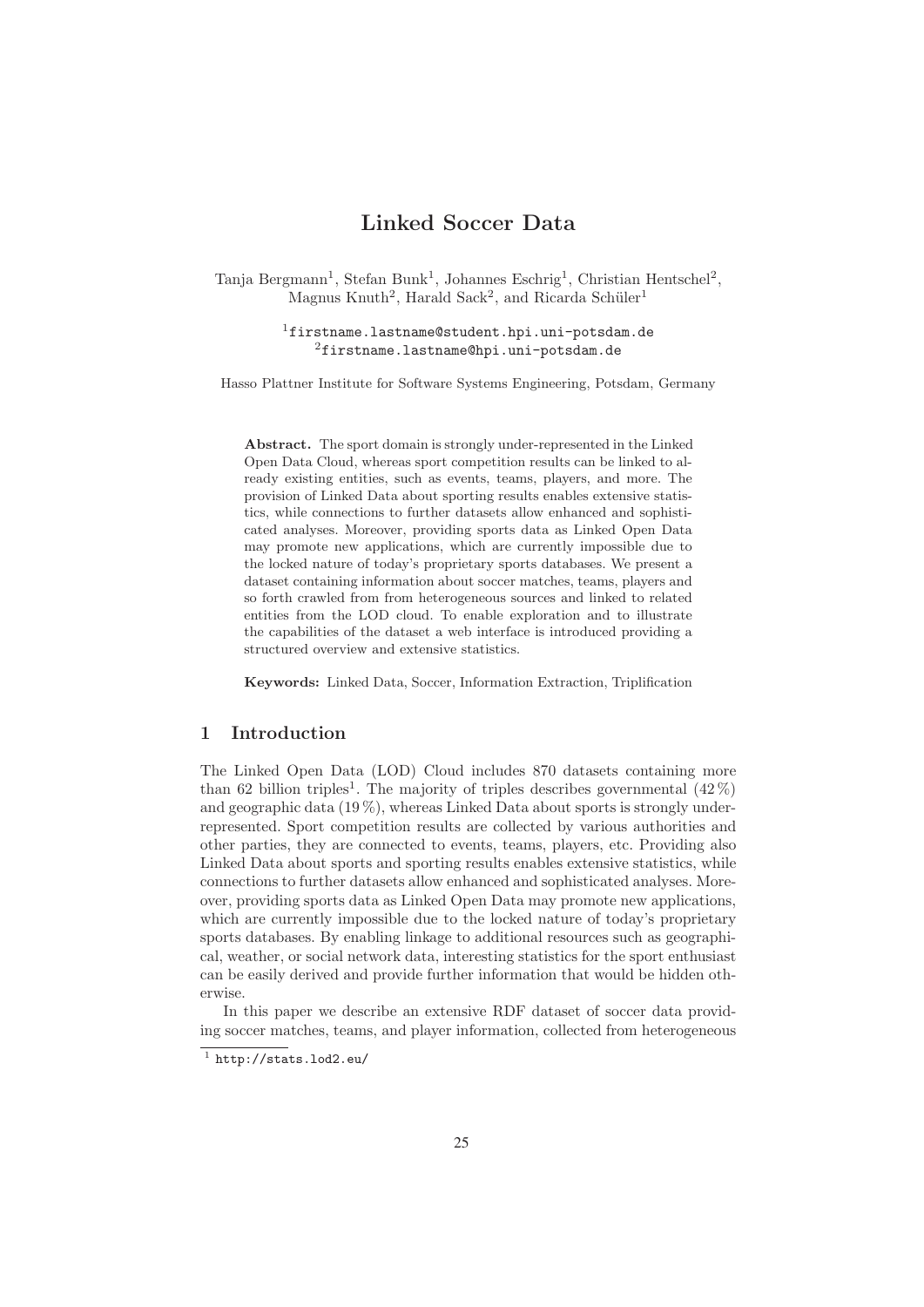sources and linked to LOD datasets like the DBpedia. The raw data was collected via APIs and crawling from authorities' websites, like UEFA.com or Fussballdaten.de, and is linked to further web resources for supportive information, such as Twitter postings for most recent information, Youtube videos for multimedia support, and weather information. Based on this aggregated new dataset we have implemented an interactive interface to explore this data.

#### **2 Related Work**

The BBC Future Media and Technology department applies semantic technologies according to their Dynamic Semantic Publishing (DSP) strategy [2] to automate the publication, aggregation, and re-purposing of inter-related content objects. The first launch using DSP was the BBC Sport FIFA World Cup 2010 website<sup>2</sup> featuring more than 700 team, group and player pages. But, the data used by the system internally is not published as Linked Data.

An extensive dataset of soccer data is aggregated by footytube. According to their website<sup>3</sup> the data is crawled from various sources and connected by semantic technologies, though the recipes are not described in detail. Footytube's data include soccer statistics about soccer matches and teams, as well as related media content, such as videos, news, podcasts, and blogs. The data is accessible via the openfooty API but is subject to restrictions that interdict the re-publishing as Linked Data.

Generally, it is hard to find open data about sport results, since exploitation rights are possessed by responsible administrative body organizations. An approach to liberate sport results are community-based efforts, such as Open-LigaDB4, which collect sport data for public use. Van Oorschot aims to extract in-game events from Twitter [3]. As to the authors' best knowledge, the presented dataset provides the first extensive soccer dataset published as Linked Data, consisting of more than 9 million triples.

## **3 Linked Soccer Dataset**

Our intention was to create a dataset including reliable information about soccer events covering as many historical data as available including recent competition results. For this purpose DBpedia as cross domain dataset is not sufficient, since soccer data in DBpedia is incomplete and unreliable.

The dataset is aggregated from raw data originating from Fussballdaten.de<sup>5</sup>. Uefa.com<sup>6</sup>, DBpedia<sup>7</sup>, the Twitter feed of the Kicker magazine<sup>8</sup>, the Sky Sport

 $^2$ http://news.bbc.co.uk/sport2/hi/football/world\_cup\_2010/default.stm

<sup>3</sup> http://www.footytube.com/aboutus/search-technology.php

<sup>4</sup> http://www.openligadb.de/

 $5$  http://www.fussballdaten.de/

 $6$  http://www.uefa.com/

 $7$  the original http://dbpedia.org/ and German DBpedia http://de.dbpedia.org/ have been applied for matching

<sup>8</sup> http://twitter.com/kicker\_bl\_li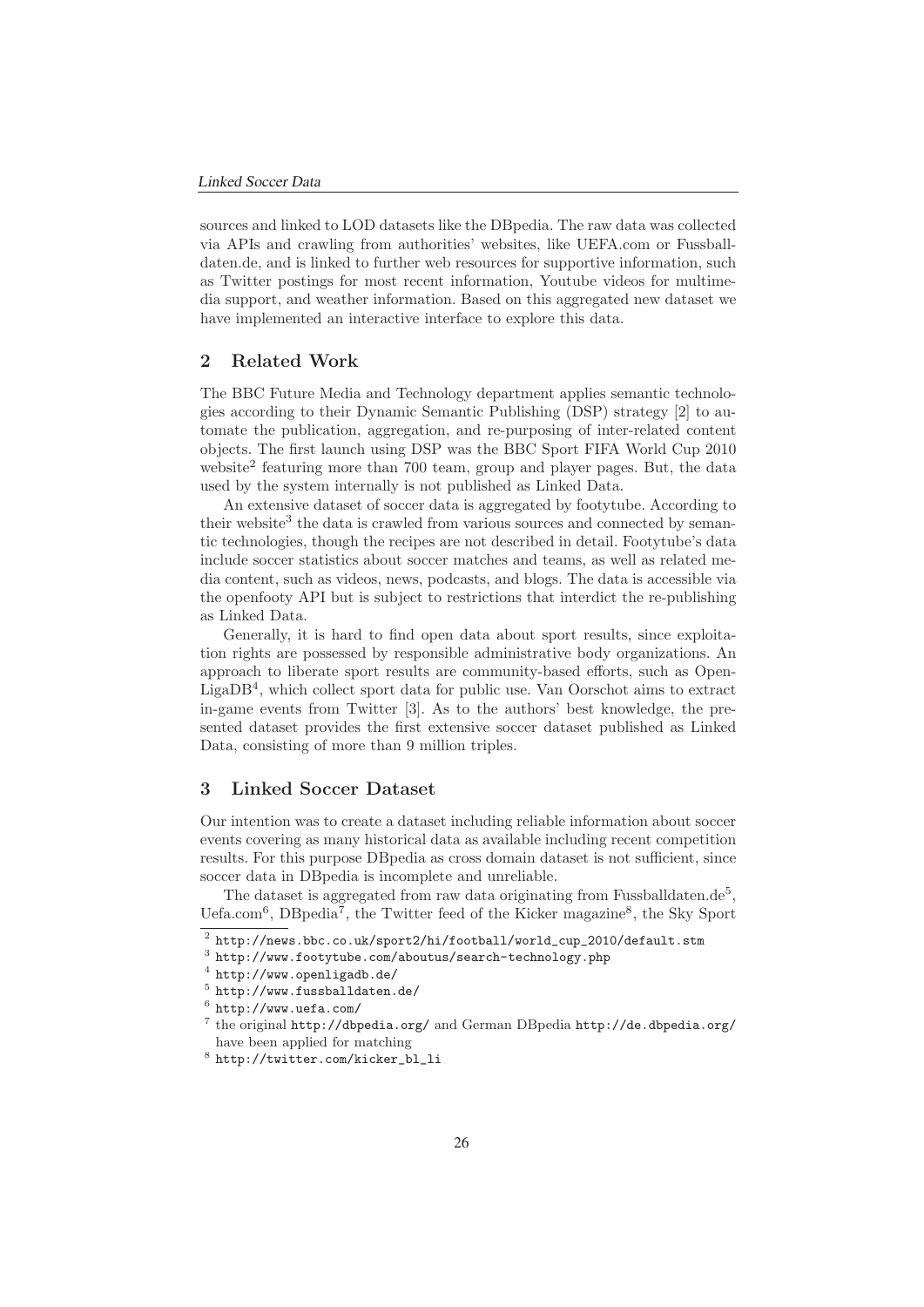HD Youtube Channel<sup>9</sup>, and weather information from Deutscher Wetterdienst<sup>10</sup>. Fussballdaten.de, Uefa.com, and Kicker.de offer match results and player information. The Twitter feed is used both for parsing live match data (Kicker updates its feed with live results) and to analyse free text tweets for latest news about players or teams. The time frame of our data collection ranges from the 1960s until today and is updated constantly. Updates are scheduled every matchday, while the Twitter feeds are refreshed every 30 seconds during running games. Additional leagues can be included by setting up new crawlers, or by providing an interface for manual submission. Currently, the dataset contains information about 1. and 2. Bundesliga, the Champions League, European and World Championships.

The data from these sources is converted and persistently stored as RDF triples describing resources such as soccer player, soccer teams, matches, associations, different types of in-game-events, and seasons. Each entity is referenced by a unique URI, which unites all facts, from whatever source they originate, about the entity.

For describing the information about soccer data we have created a vocabulary Soccer Voc<sup>11</sup>, which extends the BBC Sport Ontology[1] with soccer specific classes and properties.

The dataset comprises descriptions of about 57,000 soccer players, 1,500 teams, 1,400 clubs, 1,500 referees, 1,800 managers, 700 stadiums, 38,000 matches, 97,000 goals, and 207 seasons or competition series. In total 9 million triples have been generated up to now. About 3.35 million triples originate from raw data from Fussballdaten.de and 2.10 million triples from the UEFA.com website.

In order to evaluate the quality of the matching, a percentage of matched entities has been reviewed. The correctness of these matches was confirmed by manually comparing the results to a data sample. For Bundesliga, all teams (54) and about 78 % of all players (6,790) have been matched successfully to DBpedia entities. Missing matches were mostly due to missing player entities in DBpedia.

## **4 Application**

The soccer dataset comprises a diverse amount of information, both historic and present data. As the data set contains data about every match played, it is possible to create queries for all types of entities in a soccer match, e. g. all games of a particular referee, or all games played in a specific stadium. By querying the data, the user can find interesting statistics about the world of soccer, or find information about his or hers favorite club.

The dataset can be accessed via a demonstrator website<sup>12</sup>, where each entity is presented on its own page with relevant information, statistics, and links to

<sup>9</sup> http://www.youtube.com/user/SkySportHD

 $10$  http://www.dwd.de/

<sup>11</sup> http://purl.org/hpi/soccer-voc/

<sup>12</sup> http://mediaglobe.yovisto.com/SoccerLD/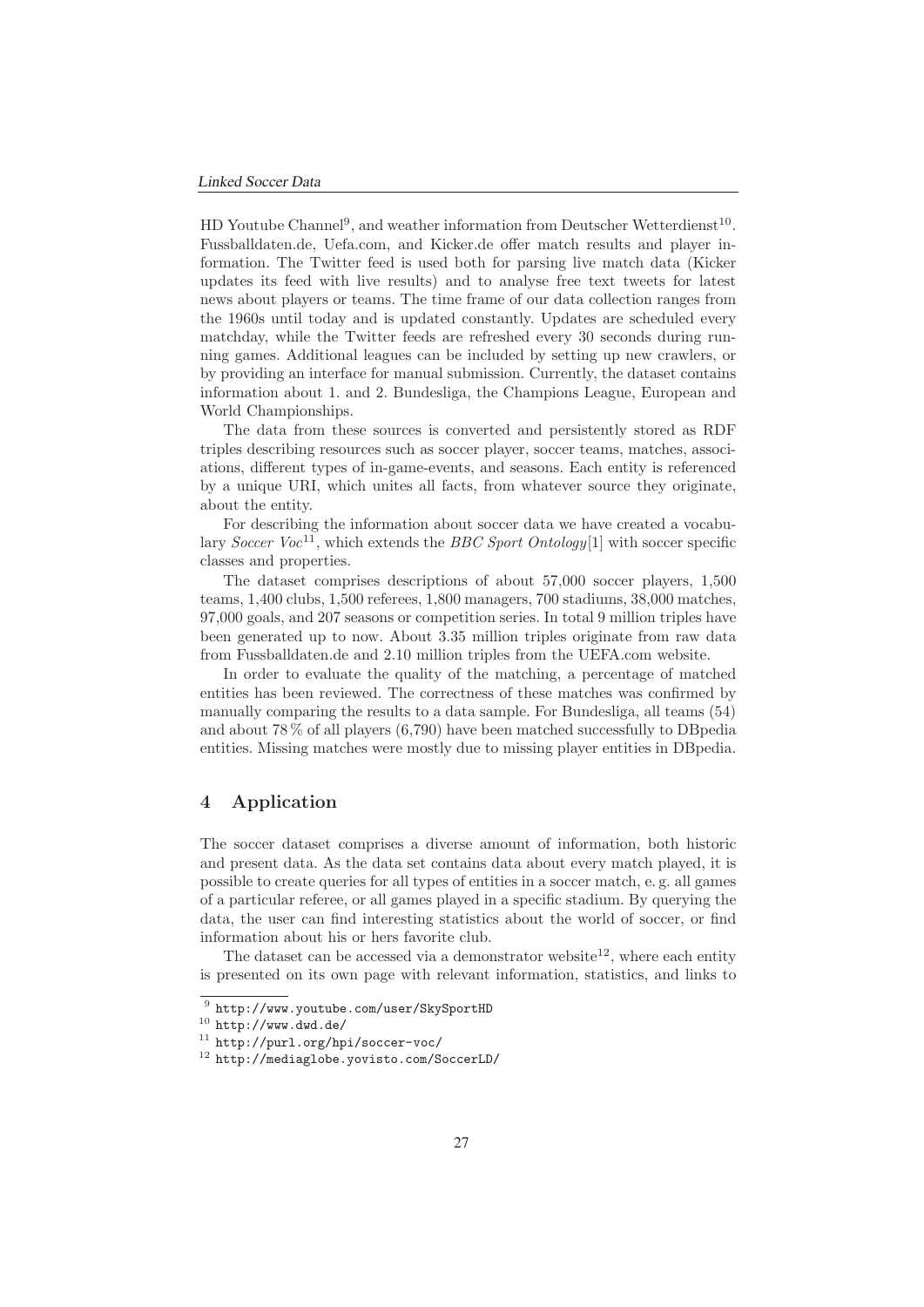related entities. Additionally, a variety of possible complex queries are demonstrated, such as "Which player is most important for his team?", "From which foreign country do most players in the last Bundesliga season come from?", or "Which team performs best in rainy weather?". In Figure 1, two different views of the website are shown.



**Fig. 1.** Left: Information about a German soccer club, among other a graph showing promotions and relegations (generated from match data) and free text tweets belong to this club, Right: Map visualization about the distribution of international players in the Bundesliga since 1963, generated from player data.

## **5 Conclusion and Outlook**

We presented a rich soccer dataset, which is to our best knowledge the first comprehensive linked soccer dataset. We published non-restricted parts of the dataset, the publication of the dataset as a whole is prevented by legal rights belonging to the respective authorities. Applications based on this data not only allow for typical statistical information about players and matches but also exploit the advantages of Linked Data principles in order to provide additional information currently not considered by available soccer datasets. We have developed and deployed a website in order to conveniently browse the dataset and provide various statistics that exemplify the advantage of aggregating multiple resources as Linked Data.

Possible additions could include advanced and more detailed data such as the number of ball contacts, played passes, or the distance covered by a player during a match. Integrating such data even more sophisticated queries could be answered. Further extensions of the dataset include also articles from sport magazines like interviews, team presentations, or background stories of players.